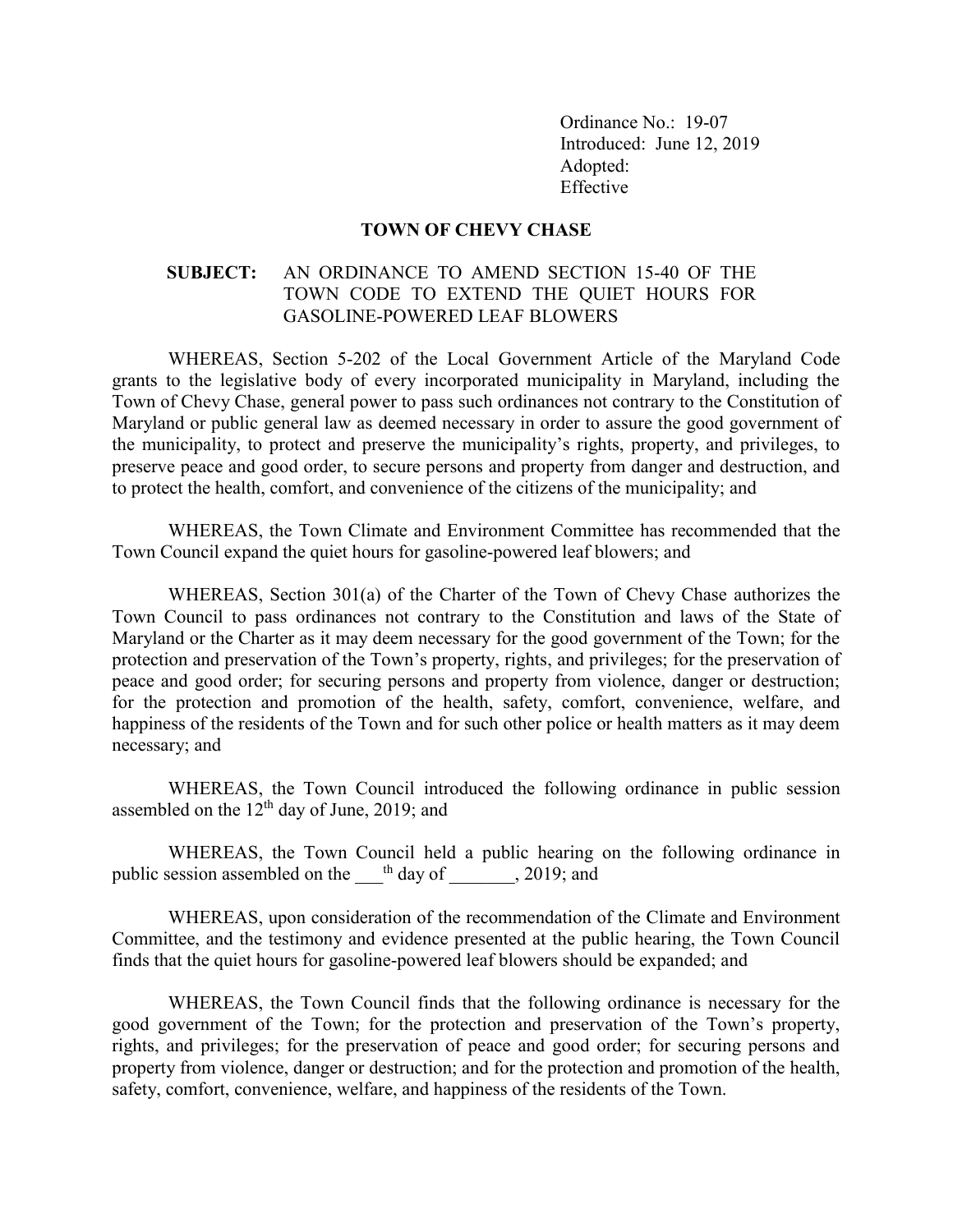NOW, THEREFORE, the Town Council of the Town of Chevy Chase does hereby adopt the following ordinance:

SECTION 1. BE IT ORDAINED AND ORDERED, this  $\Box$ <sup>th</sup> day of  $\Box$ , 2019, by the Town Council of the Town of Chevy Chase, acting under and by virtue of the authority granted to it by the Maryland Code and the Town Charter, that the Town Code is amended to read as follows:

**Sec. 16-1 - Noise restrictions.**

The following provisions shall apply in the Town of Chevy Chase in addition to the provisions of chapter 31B of the Montgomery County Code:

(1) No construction activities shall commence prior to 7:00 a.m. on weekdays, and 9:00 a.m. on weekends and all federal holidays. Construction activities shall end no later than 7:00 p.m. on all days. As used herein, "construction activities" means temporary activities directly associated with site preparation, assembly, erection, repair, alteration, renovation, construction, or demolition of improvements, or other similar activities including, but not limited to, moving heavy equipment, delivering materials, loading or unloading, operating equipment with audible "back-up" warning devices, and allowing engines to idle.

(2) Special noise limits. It shall be unlawful for any person to engage in, or permit another to engage in, the following conduct:

a. **Leaf blowers.** Except in an emergency, **it shall be unlawful for any person to operate, or permit another to operate a gasoline-powered leaf blower operate more than** one (1) piece of outdoor landscaping power equipment on a property between the hours of 7:00 p.m. and 8:00 p.m. **9:00 a.m.** on weekdays**, weekends, and all federal holidays. Electric or battery-powered leaf blowers may be operated between the hours of 8:00 a.m. and 8:00 p.m. on weekdays, weekends, and all federal holidays**;

b. **Other Outdoor Landscaping Power Equipment.** Except in an emergency, **it shall be unlawful for any person to** operate outdoor landscaping power equipment after 8:00 p.m. or before 8:00 a.m. on weekdays or after 7:00 p.m. or before 9:00 a.m. on weekends and all federal holidays; e. As used herein, "outdoor landscaping power equipment" means motorized equipment such as a lawn mower, chainsaw, leaf blower or other similar equipment. "Outdoor landscaping power equipment" does not include motor vehicles or fixtures such as air conditioners, heat pumps, back-up generators and similar equipment attached to a building.

(3) Penalties. Violation of any provision of this chapter shall be a municipal infraction. Any person or persons guilty of a municipal infraction shall be subject to a fine in the amount specified below: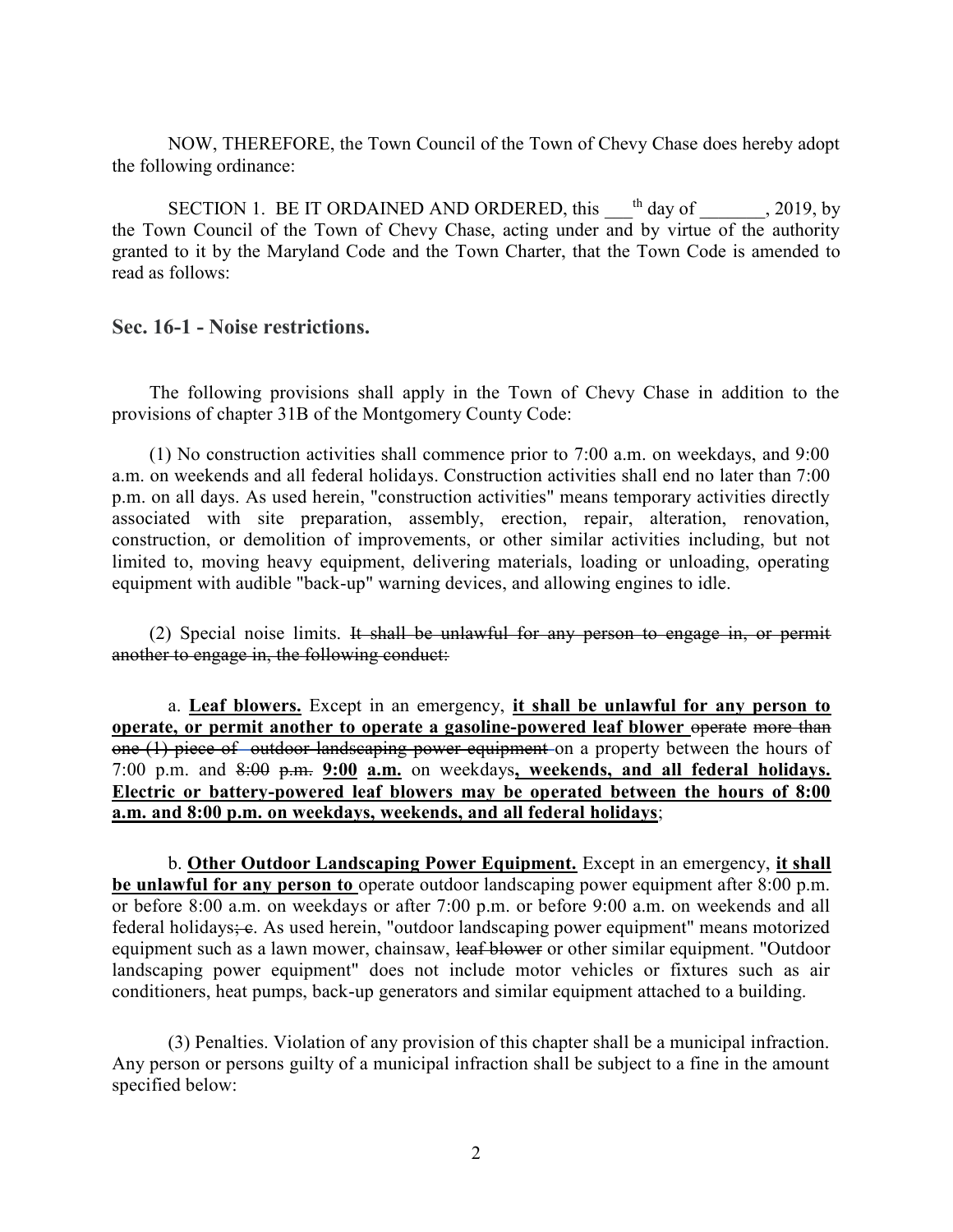a. First violation ..... \$200.00 b. Second violation ..... 400.00 c. Third violation ..... 1,000.00

d. Any person who violates this chapter or directs or allows another to commit an act that violates this chapter, the person's employer if the person acted in the course of his or her employment, and any property owner who allows a violation of this chapter on his or her property shall be guilty of a violation and shall be jointly and severally subject to the penalties provided in subsections a. through c. If a violation occurs, there shall be a rebuttable presumption that all owners of the property allowed the violation.

(4) An enforcement officer may issue a municipal infraction citation for any violation of this chapter if the enforcement officer:

a. Witnesses the violations; or

b. Receives written complaints from at least two (2) witnesses, who are not residents at the same address, of a noise disturbance. Complaints by two (2) witnesses are required to issue a citation under this paragraph, but are not required to prove that a person violated this chapter. The complainants must be willing to testify in court, if required.

\* \* \*

SECTION 2. AND BE IT FURTHER ORDAINED AND ORDERED, this <sup>th</sup> day of \_\_\_\_\_\_\_\_\_\_\_\_\_\_\_\_\_, 2019, by the Town Council of the Town of Chevy Chase, acting under and by virtue of the authority granted to it by the Maryland Code and the Town Charter that, that:

(1) If any part or provision of this ordinance is declared by a court of competent jurisdiction to be invalid, the part or provision held to be invalid shall not affect the validity of the ordinance as a whole or any remaining part thereof; and

(2) This ordinance shall take effect on the  $\frac{th}{\text{day of}}$ , 2019 (30 days after adoption).

ATTEST: TOWN OF CHEVY CHASE

Wicca Davidson, Secretary Barney Rush, Mayor

Town of Chevy Chase